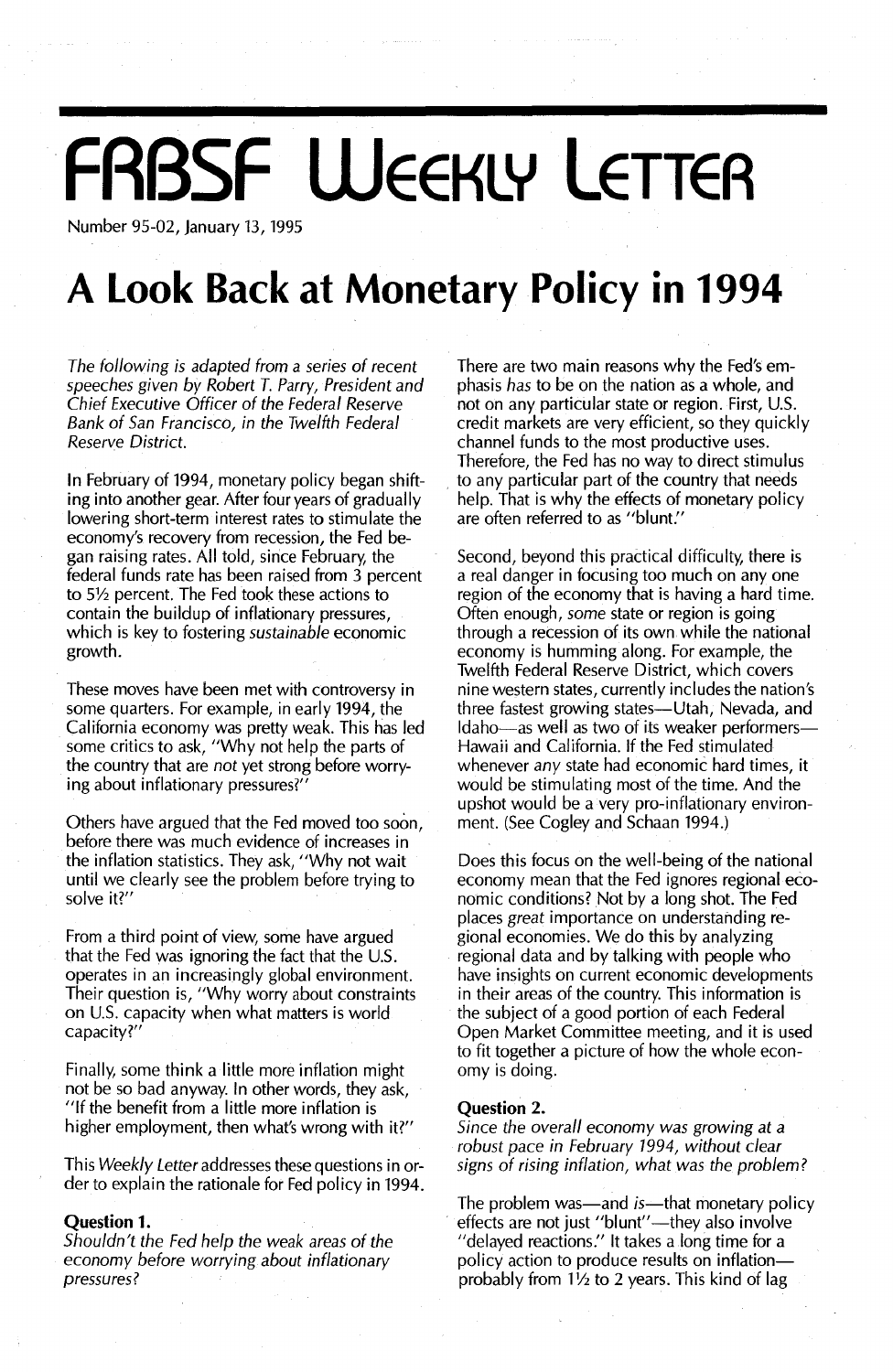# **FRBSF**

times means that it is dangerous to wait until the problems show up in the inflation data-by then it would be too late. Instead, the Fed has to *anticipate* problems.

In 1994, there were good reasons to think that inflation would be a problem in the future unless the Fed raised rates. The economy has grown at a 3% percent rate on average since the beginning of 1992. As a result, much of the unused capacity that had built up in the 1990 recession was employed. The unemployment rate has fallen from a peak of about  $7\frac{1}{2}$  percent to just over  $5\frac{1}{2}$  percent. Furthermore, manufacturing capacity utilization rates have risen from under 77 percent to over 84 percent.

Now, the Fed likes to see strong growth just as much as anybody else does. But what gets the Fed concerned is a strain on the economy's capacity to produce goods and services. In the past, when we've been at or near so-called "full utiiization," higher inflation hasn't been far behind.

This is not to suggest that the Fed has some magic number labeled "full utilization." On the contrary, *precise* estimates simply are not available. For example, just about everybody accepts the *concept* of a so-called "natural rate of unemployment"--- that is, the rate that is sustainable in the long run, given current technology, labor market size and composition, and so forth. But not everybody agrees on precisely what that rate is in the U.S. economy today.

Even though economists *don't* agree on precisely what that rate is, most *do* agree that the current figure is in the ballpark. If the past is any guide to the future, then inflation will be on the rise unless things slow down a bit. I should point out that these estimates are *not* the Fed's idea of what the rate *ought* to be, or what anyone at the Fed or anywhere else would *like* it to be.

#### **Question** 3.

*"/sn't it the amount of worldwide capacity-:-not just u.s. capacity-that determines our inflation rate?"*

The answer largely is "no"-for a couple of reasons. First, a large proportion of what we consume in the U.S. is not affected by foreign trade at all. For example, health care is not traded internationally, and it amounts to about 14 percent of GDP. There are plenty of other examples, as well, like most services, construction, and so on.

Second, even when we consider goods that are traded internationally, the effect on U.S. prices is offset to a large extent by *flexible exchange rates.* This offset can be illustrated with a very simplified example. Suppose the price of steel, or some other good, is lower in japan than in the U.S. When U.S. manufacturers buy Japanese steel, they have to pay for it in yen, which they buy on the foreign exchange market. Since that will mean additional bidders for yen, its value will climb relative to the dollar. As the yen appreciates, the cost of Japanese steel to U.S. firms goes up-even though the japanese have not changed the (yen) price they charge!

Of course, in the real world, a few of our trading partners *do* fix their exchange rates to the dollar, and some others do not let their currencies float with complete freedom. In addition, it may take time for exchange rates to adjust. However, that does not change the basic point that we cannot depend on foreign capacity to keep U.S. inflation in check. This helps explain why the historical relationship between *domestic* capacity in labor and product markets and inflation has held up throughout the 1980s and so far in the 1990s.

#### **Question** 4.

*"What's wrong with* a *little more inflation* if *the benefit* we *get is more employment?"*

The answer to what's wrong with a Iittle more inflation ties back to the issue of the natural rate of unemployment. A little more inflation *may* get us more employment, but it would only be temporary. The Fed simply does not have the power to push the economy beyond its capacity to produce goods and services for very long, because the things that influence capacity-such as current technology, labor market size and composition-are well beyond the Fed's control. If the Fed *tried* to push the economy beyond its capacity, we *might* get a short-term rise in output and employment. But in the long run, unemployment and capacity utilization would return to their natural rates, and we'd be left with accelerating inflation and financial instability.

#### **Conclusion**

To sum up, the Fed's actions this year have been warranted to guard against an increase in *future* inflation. Maintaining low inflation is important in providing a firm foundation for sustainable economic growth. Since there is much less slack in labor and product markets, it would have been a mistake to keep real short-term interest rates at the stimulative levels of late 1992 through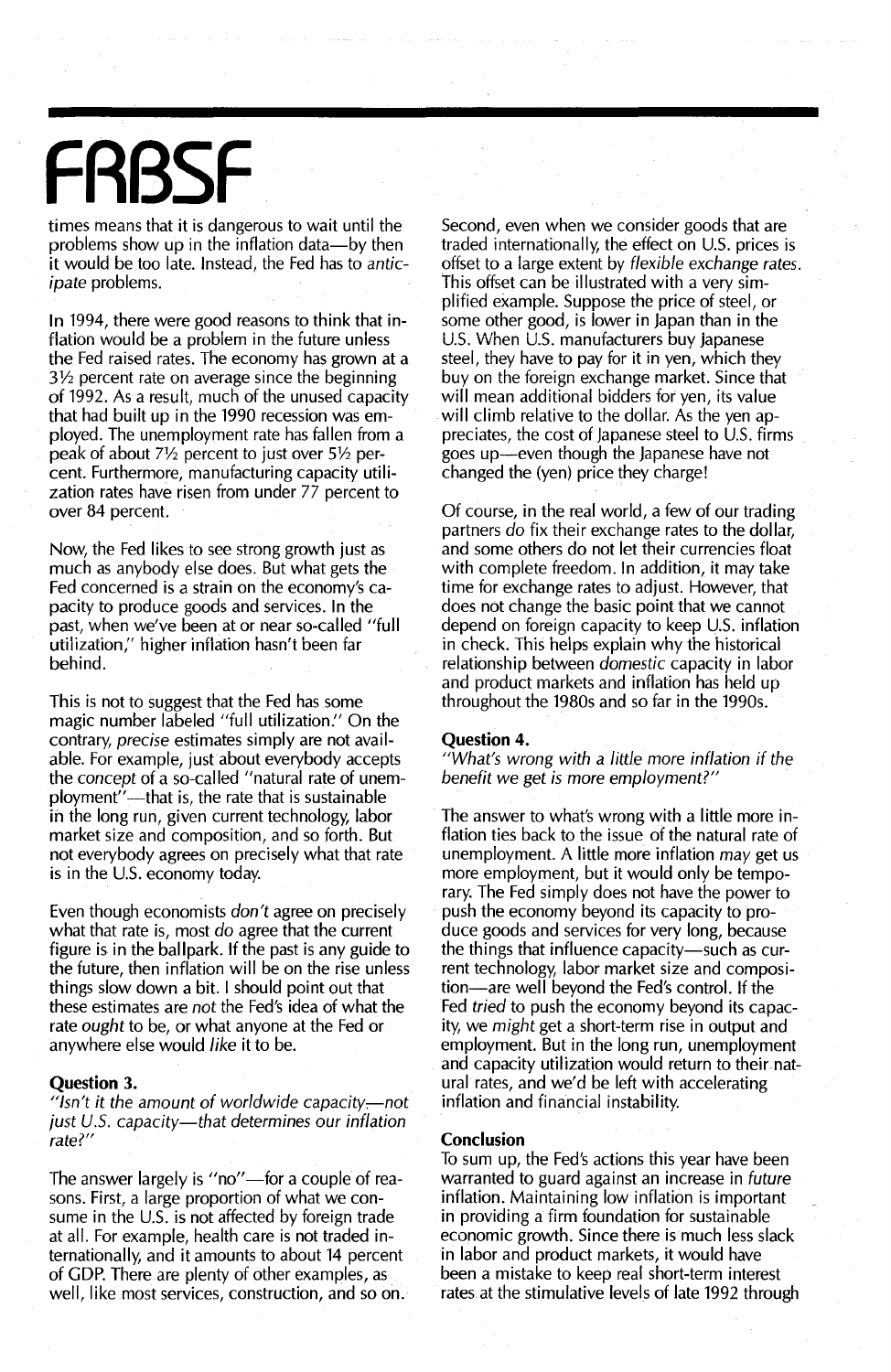1993. The last time these rates stayed at low levels for a long period was in the 1970s. It made the economy "go" for a while, but eventually it led to the run-up in inflation in the late 1970s and early 1980s. Putting on the "economic brakes" to fight that inflation flare-up led to a major recession. Although the recent situation was not as dire as that one was, we did not want to risk even a small part of that kind of problem again.

As a consequence, I think the steps the Fed has taken this year to raise rates are appropriate: They should help to foster stable, sustainable economic growth with low inflation. Such forward-looking monetary policy helps avoid the

"go-stop" economic environment of the late 1970s and early 1980s, and it is much more likely to produce a lasting economic expansion.

> Robert T. Parry President and Chief Executive Officer Federal Reserve Bank of San Francisco

#### Reference

Cogley, Timothy, and Desiree Schaan. 1994. "Should the Central Bank Be Responsible for Regional Stabilization?" FRBSF Weekly Letter 94-25 (July 15).

Opinions expressed in this newsletter do not necessarily reflect the views of the management of the Federal Reserve Bank of San Francisco, or of the Board of Governors of the Federal Reserve System. Editorial comments may be addressed to the editor or to the author.... Free copies of Federal Reserve publications can be obtained from the Public Information Department, Federal Reserve Bank of San Francisco, P.O. Box 7702, San francisco 94120. Phone (415) 974-2246, Fax (415) 974-3341.